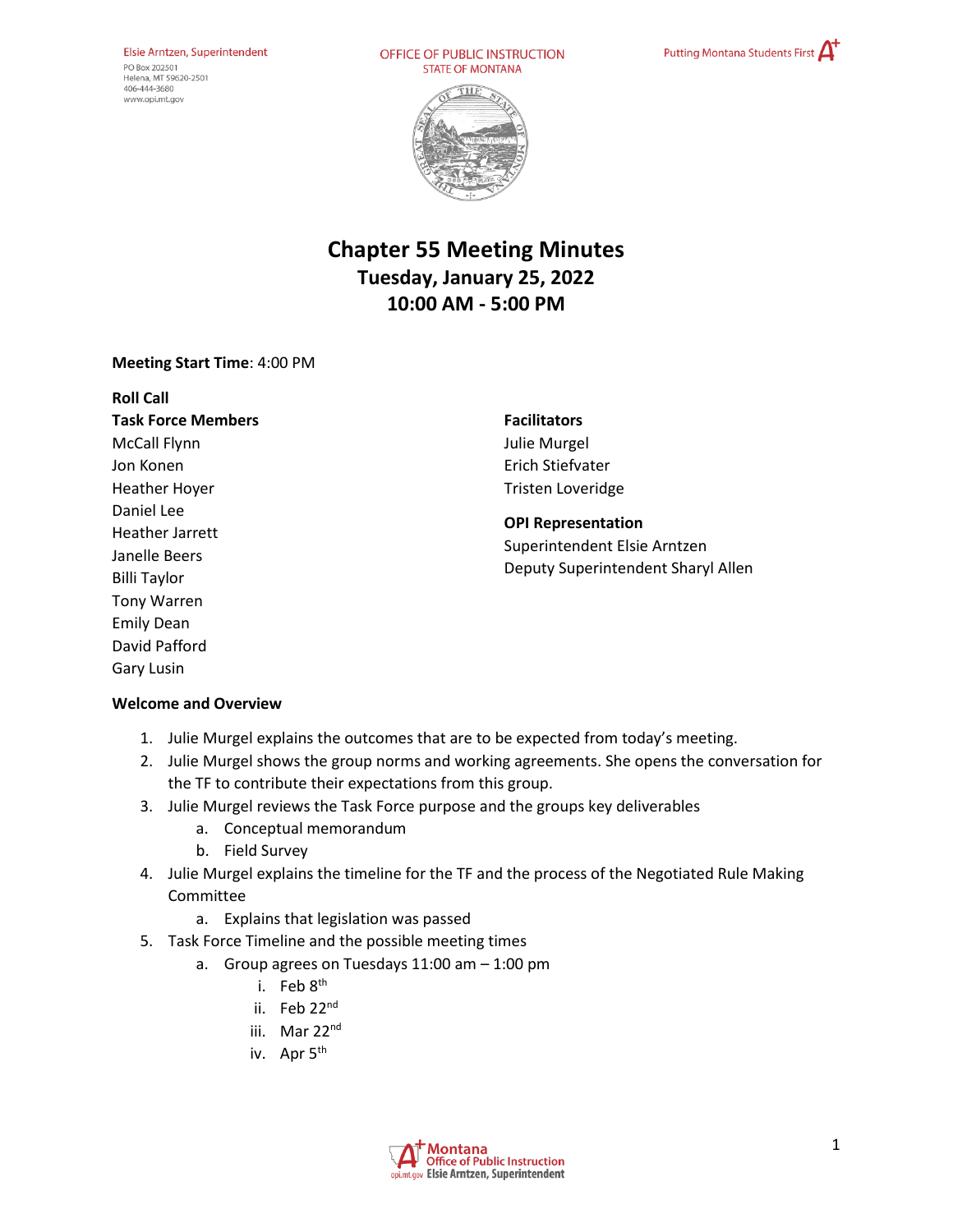# **Reflection from Orientation**

- 1. What Indicators define a Quality School?
	- a. Julie Murgel reviews the comments made by TF during the Orientation
- 2. McCall Flynn makes a comment that Ch 57 TF had a lot of discussion around Mentorship and Induction. She thinks this should be kept in mind: where and how it fits into Ch 55
- 3. Dan Lee comments that curriculum should be considered. Having a coherent curriculum that reflects current practices (k-12 view of mathematics and language arts/English).
- 4. Jon Konen comments that he is a proponent of understanding of design and looking backwards. How are we going to use quality indicators will be used to communicate out what schools are doing? The articles that were given to the TF reviewed stats from states like CA and FL.
	- a. What are the big themes in schools?
- 5. Janelle Beers comments that COVID is pretty much totally new for everyone. She is thinking that the way we navigate through COVID will not change how we teach students. Mental health will play a large part in this with both students and staff.

# **Accreditation Framework**

- 1. Julie Murgel reviews document "An Accreditation Framework"
	- a. Julie reviews key definitions

# **Superintendent Arntzen Welcome**

1. Superintendent Arntzen welcomes the TF and gives some remarks

# **Debrief Article "K-12 Accreditation's Next Move"**

- 1. TF members work in groups and independently to review the article and find one quote in the article that stands out to them.
- 2. Key Topics found in group conversation.
	- a. Accreditation systems that have been used is defeating the purpose of education.
	- b. What system we currently have and why schools go to outside accreditation agency's
	- c. Value of school admin going into a different school to see that school's accreditation process
	- d. Disconnect between accreditation and accountability. What each means and how they impact schools
	- e. How accreditation is reported out to the public. Helpful, transparent, and may penalize schools that have some issues that are difficult to resolve. Especially small schools.
	- f. Ch 55 covers all education in MT. Should look at the perspective of private schools and other options for charter provisions. What is the philosophy of MT and how will this look and work with charter schools?
	- g. Be mindful of the tools state has given since CH55 was last open. Take into consideration pieces that were put into place to give flexibility/creativity to schools but have actually created some conflict with accreditation.
	- h. Schools are moving to a more online presence rather than the traditional schoolhouse.
	- i. Perspective of accreditation to universities and post high school institutions. We need to understand what those institutions consider accreditation for admissions.

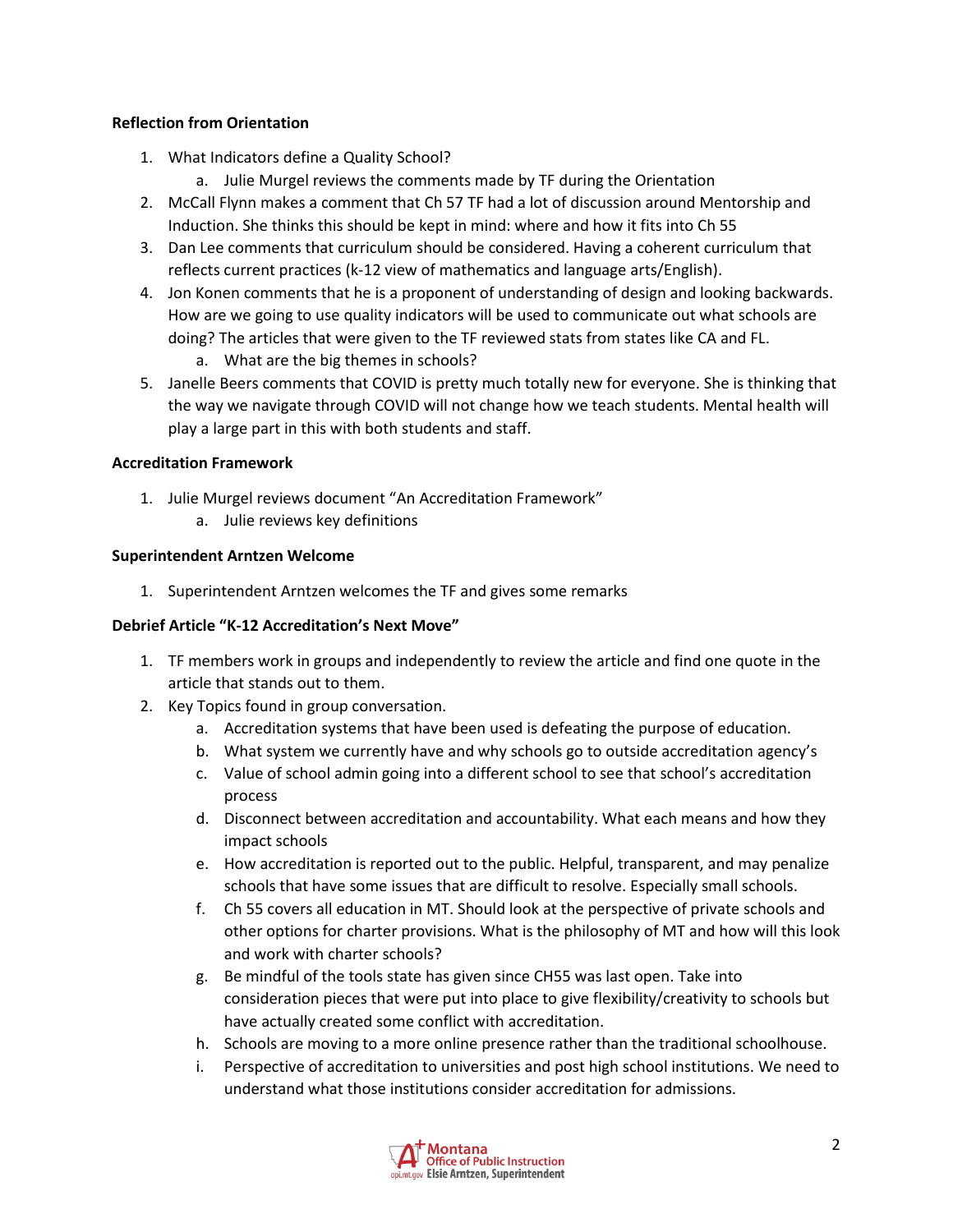- j. "Where there is the highest concentration of poverty you will find the lowestperforming districts"
- k. "The first principle for accreditation is transparency"
- l. "Every school is a work in progress even if they get the highest rating"
	- i. There is always work to do. It is important to meet student where they are and give them the tools necessary to make decisions.
- m. There is a lot of variation state to state. Each state does accreditation differently. Ultimately the TF is charged with doing what is best for MT.

# **Recap of Morning**

1. Julie Murgel recaps some of the conversation from the morning

# **Lunch**

# **Accreditation 101**

- 1. Julie Murgel begins the conversation to gain an understanding of the group's current knowledge of accreditation.
- 2. Julie Murgel explains some history, MCA, and ARM around accreditation Ch 55.
- 3. What is your first thought about what ARM the taskforce MUST address in the revision process?
	- a. McCall Flynn makes comments about the program standards and content standard. She wonders if it would be possible to align the two to avoid bumpy transitions. She makes additional comment about the requirements of implementation of content standards. Should they be required? Should it be an option?
		- i. Julie guides the group to ARM 10.55.501 and discusses the difference between curriculum and the content described.
		- ii. McCall responds that keeping them separately does make sense, but asks if maybe alignment would make sense?
		- iii. Julie poses the question, why does this live in 55? Why are they separate? Where is the alignment?
	- b. Janelle comments that their group talked about why Ch55 isn't updated when content standards are revised.
		- i. Julie asks where this would live in our "buckets". How is this used in defining quality schools?
	- c. Heather Hoyer makes comment that there are gaps in the timeline. A lot has changed when program standards were done (like vocabulary).
		- i. Julie responds that the thinking and alignment may not look the same as when it was written. (1989 through 2021)
	- d. David Pafford points the group to .907 for the innovations and remote learning. Does the current Ch 55 language encompass all the innovations we have discovered throughout the last two years?
	- e. Gary Lusin makes comment about his district. Things are changing rapidly. There needs to be a system in the state to keep up with the changes. He is unsure if this is within the role of this TF but having a perspective of the changes happening now and may happen in the future would be important.

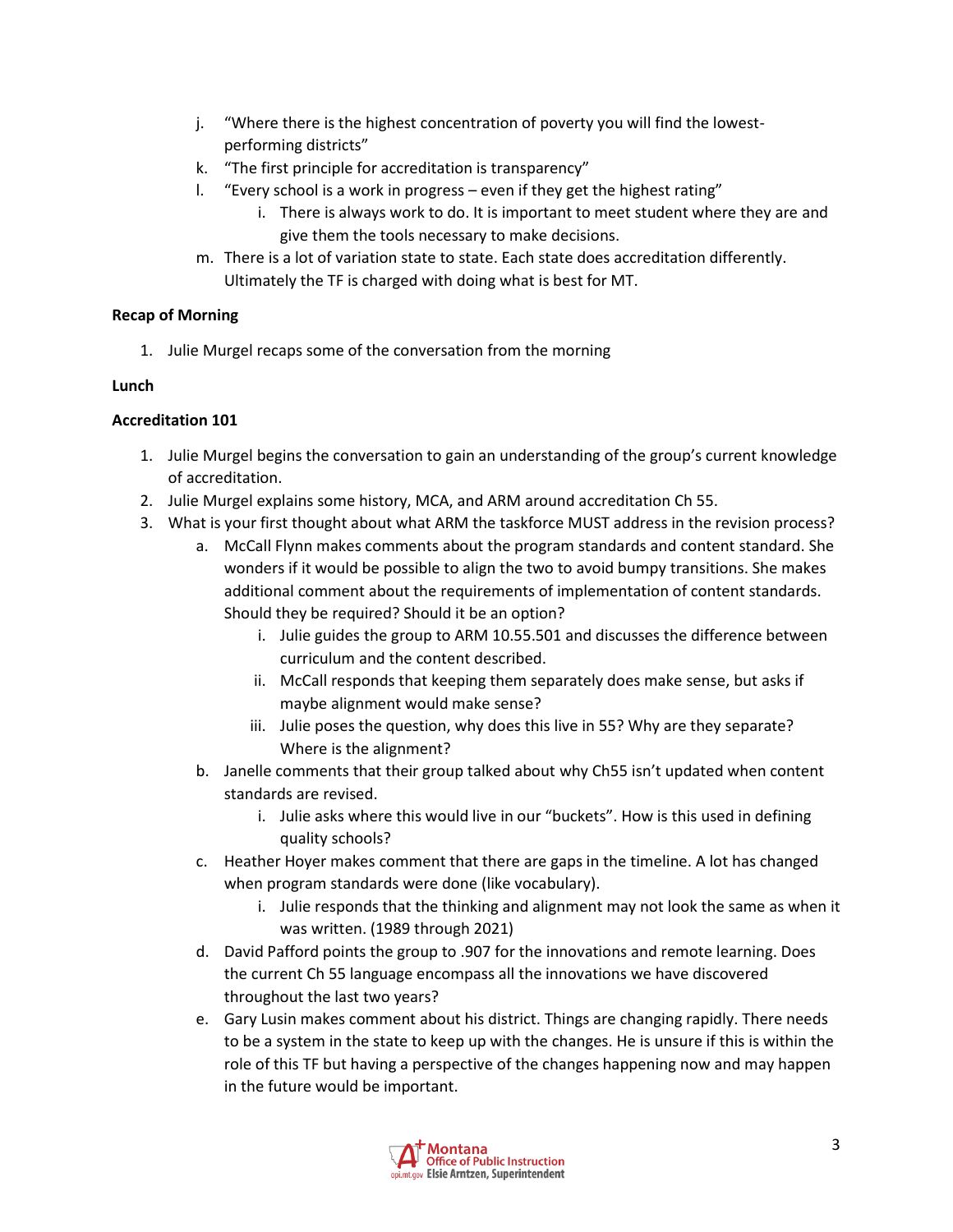- f. Emily Dean makes comment that the current standard is not the exemplar but the starting point. People in the field may limit their creativity or thinking because of ARM. There may be a lot of opportunity in Ch 55 to look into what is preventing creative solutions and exploring ideas.
- g. Billi Taylor keeps coming back to the standards for administrators or library specialists. These positions are responsible for all of what we have talked about. In a class C school where the board has taken FTE abilities for the Superintendent position, there is a lot to accomplish in a short amount of time. In larger districts, there is a larger population to consider, and delegation occurs. The current standards put us at risk of not being proficient because there is not capacity or time to complete. The system is setting small schools up for failure.
	- i. Julie Murgel comments that this is a very important point, and the TF will need to dig into this. No matter the FTE, they are required to accomplish the same amount of work regardless of their capacity.
- h. Dan Lee makes comment agreeing to Billi's comment. In larger districts there may be individuals in which their role is to complete a portion of the requirements. He makes comment that "minimum" has a negative connotation to it but maybe using the term baseline or base standards.

# **Federal Accountability System Indicators**

- 1. Julie Murgel explains the Federal Accountability system.
- 2. Gary Lusin makes comment about language where growth, progress, or proficiency is identified. He feels there is conflict in this language. A student could be growing but not making the standards.
	- a. Julie Murgel responds that in the Federal Accountability System, Growth is part of what Gary mentioned. The state accreditation system does not consider growth but only looks at proficiency (student performance). This is a big conversation in the federal accountability system. Not only do we want students to be proficient, but we want them to grow.

# **Accreditation Standards**

1. Julie Murgel explains the "Assurance Standard" and "Student Performance Standard"

# **Accreditation Process**

- 1. Julie Murgel explains the Accreditation Process
- 2. What do you think the TF MUST address in the revision process?
	- a. Equity in school sizes.
	- b. Goes beyond equity in diverse sizes and the availability of resources
	- c. Measures of quality schools in outputs (other than just tests)
	- d. Is MT ready to make a third party provider the accreditor? Follow ND or WY to make Cognia the Statewide accreditor. There are benefits although MT's local control may have a hard time with it.

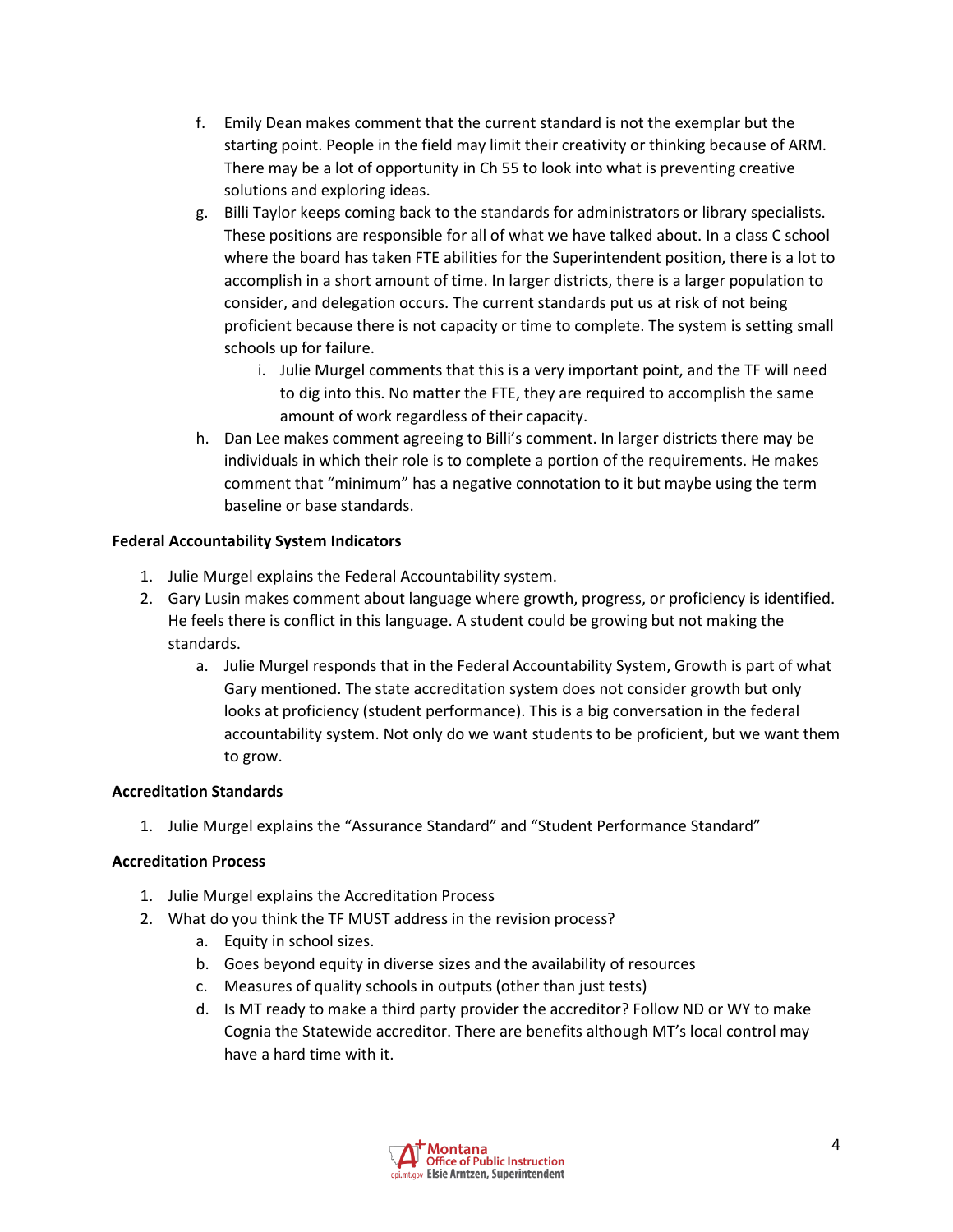e. The current standards, instead of revision of the process maybe we need to re-envision the process. Allow districts to demonstrate they are providing a high-quality education based on the current and future environment.

## **Variance to Standard**

1. Julie Murgel explains the Variance to standards data

# **Intensive Assistance**

1. Julie Murgel explains the Intensive Assistance data

# **Continuous Improvement**

1. Julie Murgel reviews continuous improvement plans

# **Accreditation Data**

- 1. Julie Murgel reviews data around
	- a. Advice Status
	- b. Deficiency Status
	- c. Deviation Trends

# **Data Talk**

- 1. Heather Hoyer explains overload status and the ratio in which you would need to employ paraprofessionals.
	- a. Jon Konen explains the elementary ratios and how overload status works.
- 2. Gary Lusin asks what schools are included in this data?
	- a. Julie answers all accredited schools. All public and some private.
- 3. Full reports can be found on the OPI website for each school's data.

# **What is the relationship between current ARM and school quality?**

- 1. Julie Murgel shares example. 10.55.701 Board of Trustees
	- a. Janelle comments about how well does this get done, to what degree, and how is the evaluation of teachers or staff helping them to grow to better support the classroom and students?
	- b. Julie Murgel shares the quality of a teacher is what determines student performance is the number one variable in a quality school.
	- c. Jon Konen asks the question: How much are evaluations really moving the dial? First, we need to understand how to evaluate to be on the same page, then feedback needs to be used to help improve instruction.
		- i. Julie Murgel responds that one of the best things we can do is observe teachers in action then give feedback. How are we using evaluation tools? Once every few years or more continual in bite size pieces.
	- d. Julie Murgel shares that having quality teachers is the number one way to a quality school. This ARM only states that the board of trustees is to have a policy. It does not explain how the policy should be done or what the policy is.

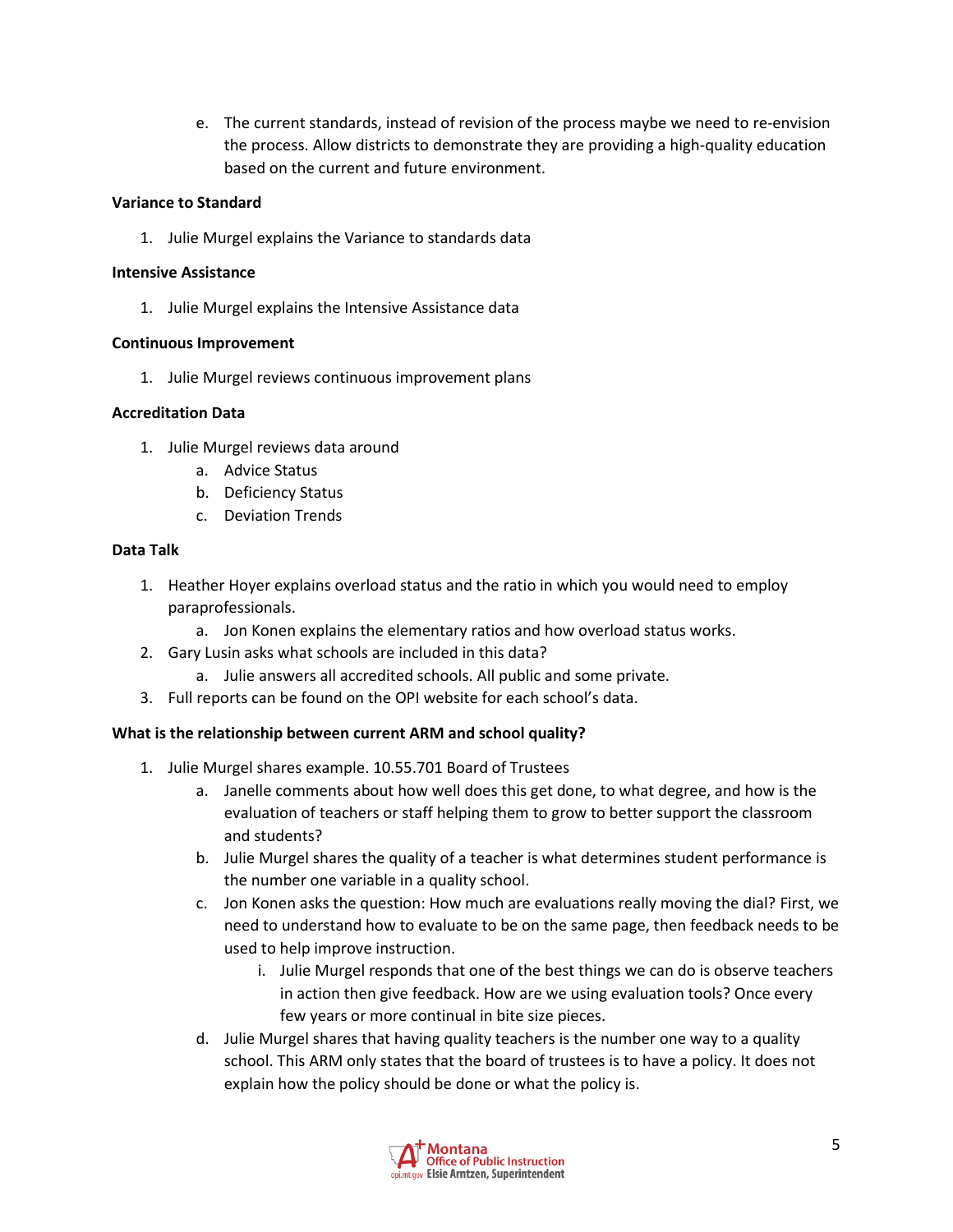- e. Emily Dean shares a reminder that with the word "quality" we are striving for more for our students. She mentions this is a guidepost not what we are striving for. ARM is the baseline.
- 2. Heather Jarrett: ARM 10.55.710 Assignment of School Counseling Staff
	- a. Heather's thoughts:
		- i. What about the schools with 127 to 399? This is not mentioned.
		- ii. Do school counselors provide quality for schools? Sure
			- 1. But if it's just a body… then no
		- iii. Are talking about counseling in the career counseling arena? Is it within the mental health arena?
			- 1. This is a very important role!
		- iv. Is this minimum standard to having a quality school?
			- 1. In the utopian idealistic society, yes.
			- 2. With more clarity, yes.
	- b. Jon Konen asks what themes are in our educational environment now vs 10 years ago. Mental health is a large theme. What is most important in our schools and how can we look into changing the standard?
		- i. Julie Murgel expands on Jon's comment. Let's think about 2033. What will quality schools entail?
	- c. Dan Lee comments that licensed school counselors have always been coveted. What about a licensed social worker or LCPC? We need to think about what is best for our children, and if we broaden the standard, we may be able to serve students better in 2033 than we are now.
	- d. Heather Hoyer responds to Dan's comment that we need to look into the definition of a counselor as well. This ARM is based on the definition of a school academic guidance counselor. Is one school academic guidance counselor enough? This does not address our needs.
	- e. Heather Jarrett responds holistically we are talking about SEL. Schools have been doing a good job of bringing these issues to the forefront. What exactly are we trying to accomplish with this ARM?
- 3. Heather Hoyer: ARM 10.55.712 Elementary Class size
	- a. Heather's thoughts:
		- i. Is this adequate for baseline? Yes
			- 1. Accounts for consistency across
		- ii. Does not account for highly qualified teachers
		- iii. Does not account for the physical size of classrooms
		- iv. Is this minimum standard to having a quality school?
			- 1. Yes, modified
	- b. There is a movement to jumpstart kindergarten programs. She wonders if there needs to be a maximum number in those classes as ARM begins with kindergarten.
	- c. ARM does not account for one teacher schools and the wide range of content areas makes for too many kids to reach mastery.
	- d. 30 students are not the optimal number for a classroom. It is too many students to reach quality.

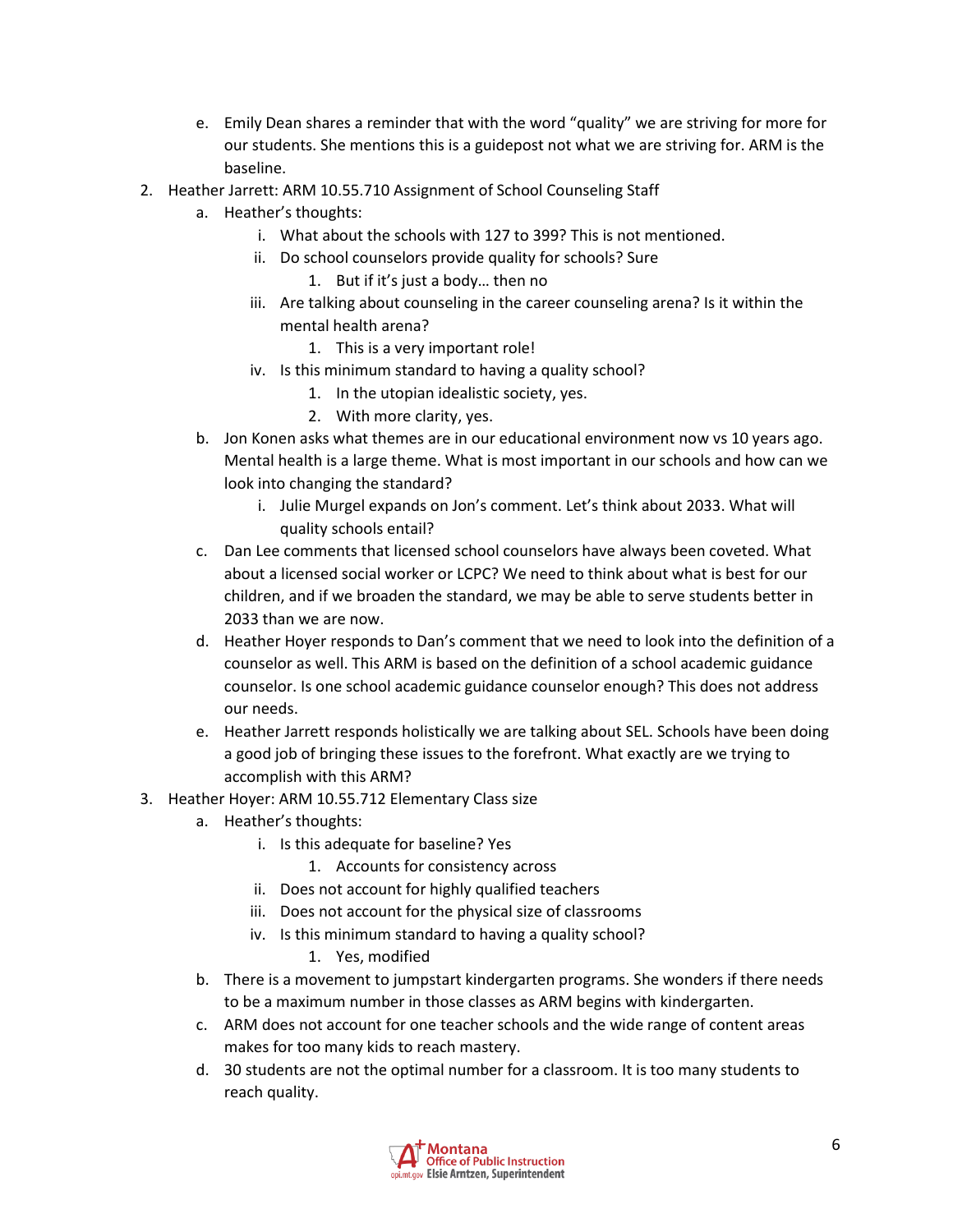- 4. Tony Warren: ARM 10.55.704 Administrative Personnel assignment of Superintendents
	- a. Tony's thoughts:
		- i. Some county Supts in MT perform both the County Supt and Treasurer position. Many of those that are fulfilling both roles are doing the minimum accounting requirements. May not want these individuals to complete teacher evaluations
		- ii. Individuals fulfilling the roles for (b) and (c) may only be completing the paperwork side of the job and not physically going to a classroom.
		- iii. Given the challenges to fill all positions, do we need to consider having schools with more than 100 FTE staff to join a curriculum consortium if and when a curriculum director position cannot be filled.
		- iv. Is this minimum standard to having a quality school?
			- 1. Yes, modified
- 5. Gary Lusin: ARM 10.55.705 Administrative Personnel assignment of Principals
	- a. Gary's Thoughts:
		- i. Does not address schools with 9-124 students
		- ii. Does this assignment, based on FTE ratios, fit within the educational environment today.
		- iii. Looking at the potential for limited staffing with superintendents and principals, what can we do in this language to help give schools the flexibility to still provide quality education.
		- iv. Is this minimum standard to having a quality school?
			- 1. Yes
	- b. This topic was discussed at the Western MASS meeting. We can either change the flexibility to allow more people to take part or we figure out how to pay teachers, staff, and admin more.
	- c. Dan Lee feels that you need to be trained to be a principal. You need to understand teaching. There is a thought out there that anyone can do the job. Schools are a business and have their own practices and nuances to be aware of.
- 6. McCall Flynn: ARM 10.55.708 Teaching Assignments
	- a. McCall's Thoughts:
		- i. ARM requires that teachers be appropriately assigned based on licenses and endorsements.
		- ii. Is this minimum standard to having a quality school?
			- 1. Yes
	- b. Should be explored that K-8 certification allows for library to be taught by a K-8 teacher.
		- i. Jon Konen agrees and states that this was brought up in Western MASS meeting
		- ii. Heather Hoyer agrees and comments that this plays a roll in Secondary schools as well.
- 7. Janelle Beers: ARM 10.55.714 Professional Development
	- a. Janelle's thoughts:
		- i. Is this minimum standard to having a quality school?
			- 1. Yes
	- b. There is a minimum number of hours to be in session throughout the year. When students are let out early for PIR time, is this deducted for the number of contact hours?